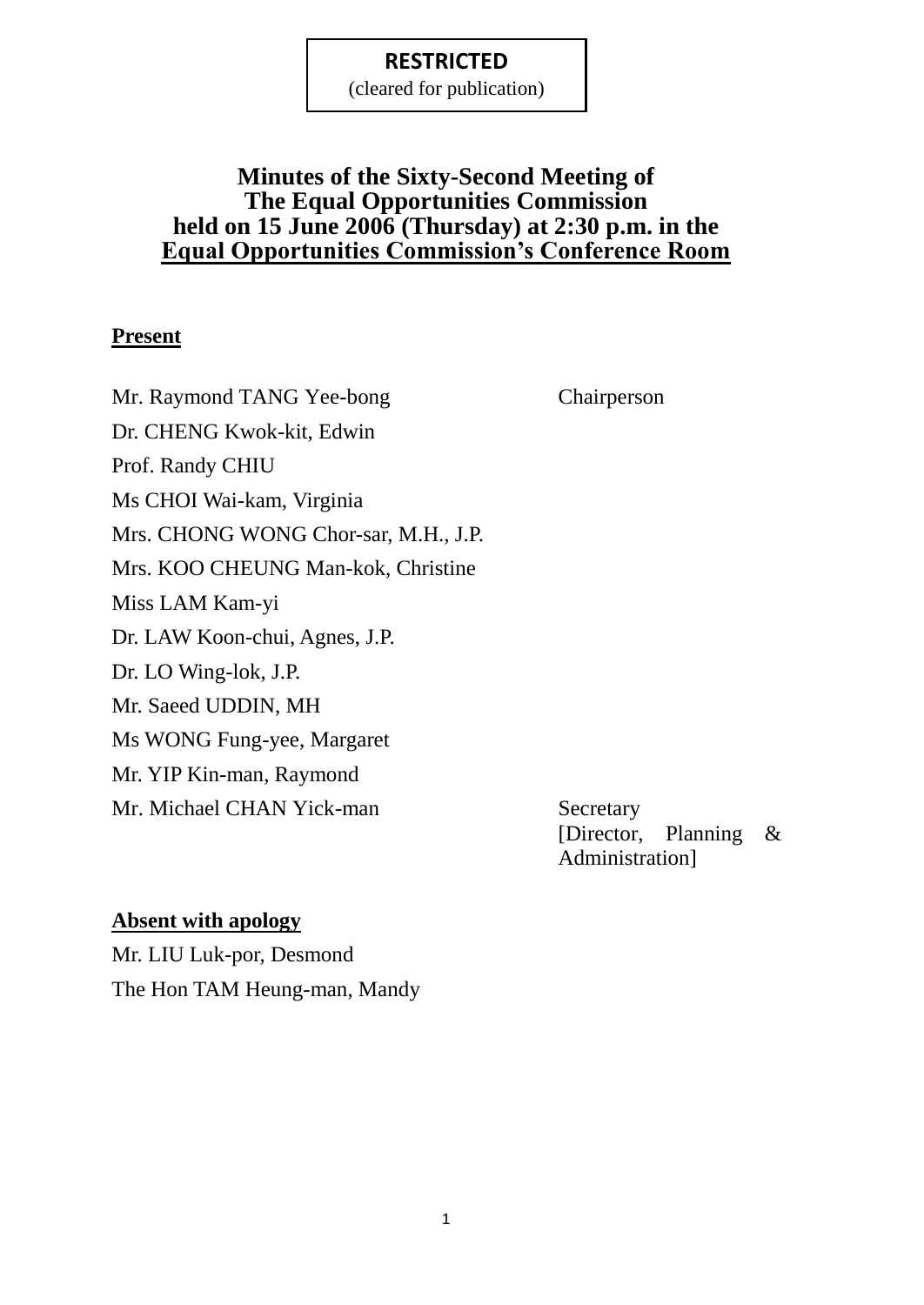(cleared for publication)

### **In attendance**

Mr. Joseph LI Siu-kwai Director, Operations Mr. Herman POON Lik-hang Chief Legal Counsel Ms Mariana LAW Po-chu Senior Corporate

Ms Kerrie TENG Yee-san Accountants Ms Yvonne LAU Siu-yung Personal Assistant (Policy

Communications Officer Ms Esther Chan Pui-shan Senior Policy & Research **Officer** Ms Loretta Tang Siu-ting Senior Equal Opportunities Officer (Administration)

Co-ordination)

## **I. Introduction**

1. The Chairperson (C/EOC) welcomed Members to the  $62<sup>nd</sup>$ EOC meeting.

2. Apologies for absence were received from Mr. Desmond LIU and the Hon TAM Heung-man, Mandy.

3. C/EOC informed Members that a press conference had been scheduled after the meeting at 5:00 pm and Members were invited to join the conference.

## **II. Confirmation of Minutes**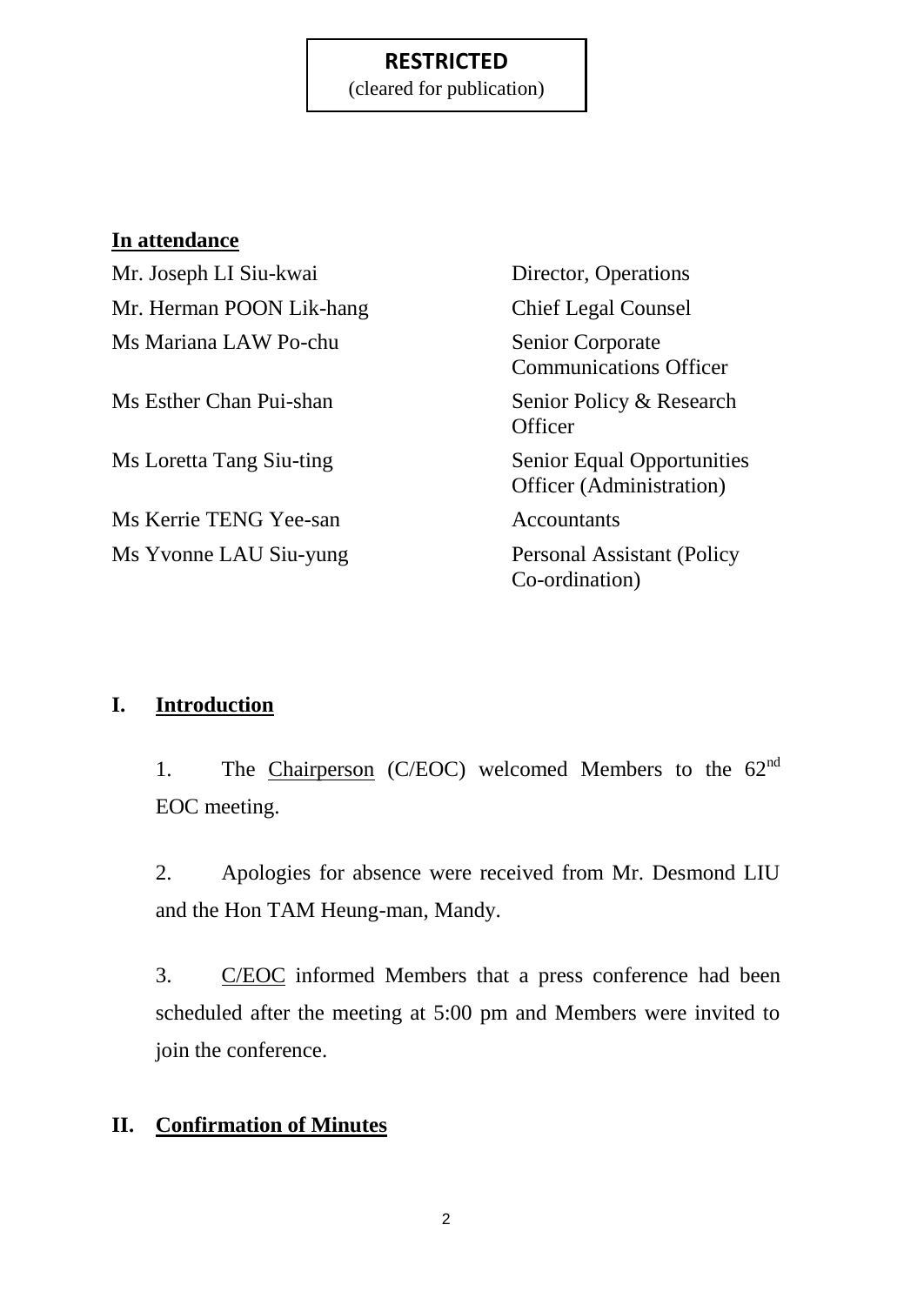4. The Minutes of the  $58<sup>th</sup>$  Meeting (Special Meeting) with amendments suggested by Members at the  $61<sup>st</sup>$  Meeting being incorporated, the  $60<sup>th</sup>$  Meeting (Special Meeting) and the  $61<sup>st</sup>$  Meeting held respectively on 6 January 2006, 23 February 2006 and 16 March 2006 were confirmed without amendments.

## **III. Matters Arising**

## **EOC Corporate Statement of Values, Strategies and Objectives**

(Paragraphs 10-16 of the minutes of the 61st meeting held on 16 March 2006)

5. C/EOC informed Members that this would be discussed under Agenda Item 3.

## **IV. New Agenda Items**

# **EOC Corporate Statement of Values, Strategies and Objectives – Revised Version**

(EOC Paper No. 2A/2006; Agenda Item No. 3)

6. C/EOC informed Members that the revised version of EOC Corporate Statement incorporated suggestions made by Members at the last meeting. There being no further comments, the Statement as revised was endorsed by Members at the meeting. C/EOC informed Members that the Corporate Statement would be uploaded to the EOC website and included in EOC publications.

## **Equal Pay for Work of Equal Value (EPEV Study)**

(EOC Paper No. 7/2006 and Supplementary information tabled at the meeting; Agenda Item No. 4)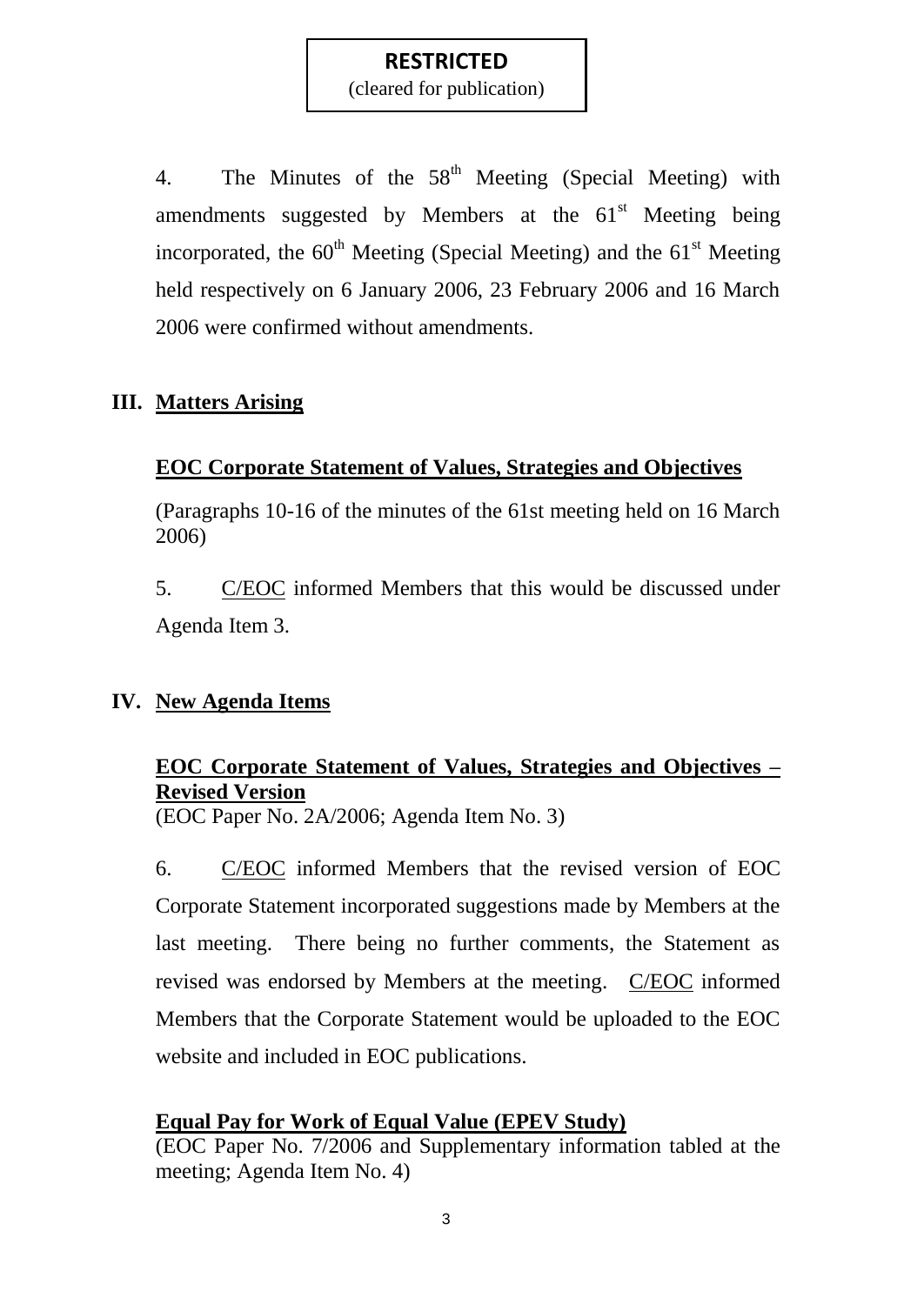(cleared for publication)

7. C/EOC initiated the discussion by giving a brief background of the Study on EPEV. A feasibility study on EPEV to examine how the principle could be implemented in Hong Kong was first carried out in 1997. Though there had been an expectation of some community groups to entrench the principle of EPEV in the Hong Kong's labour market through legislation, the subsequent study in 2001 on certain selected jobs in the Civil Service (CS) and Hospital Authority (HA) revealed no systemic problem of pay inequity on the basis of gender.

8. The Chair of the Working Group on EPEV supplemented that the 1997 Feasibility Study Report recommended a suasive approach in implementing EPEV. The Study in 2001 (the 2001 Consultants' Report) had not been released as there was no consensus on the findings and recommendations by the Task Group members involved in the Study and the previous EOC Board. He urged Members to take an active role, to consider the way forward as recommended by the Working Group in EOC Paper No. 7/2006.

9. Members noted from the meeting paper and the supplementary information tabled at the meeting and were briefed by the Director (Planning & Administration) (DPA) on the following:

- (a) The main purpose of the study to find out whether in Hong Kong there is any gender discrimination in determining job worth;
- (b) The basic concept of EPEV;
- (c) The power of EOC under SDO to deal with equal pay issues;

4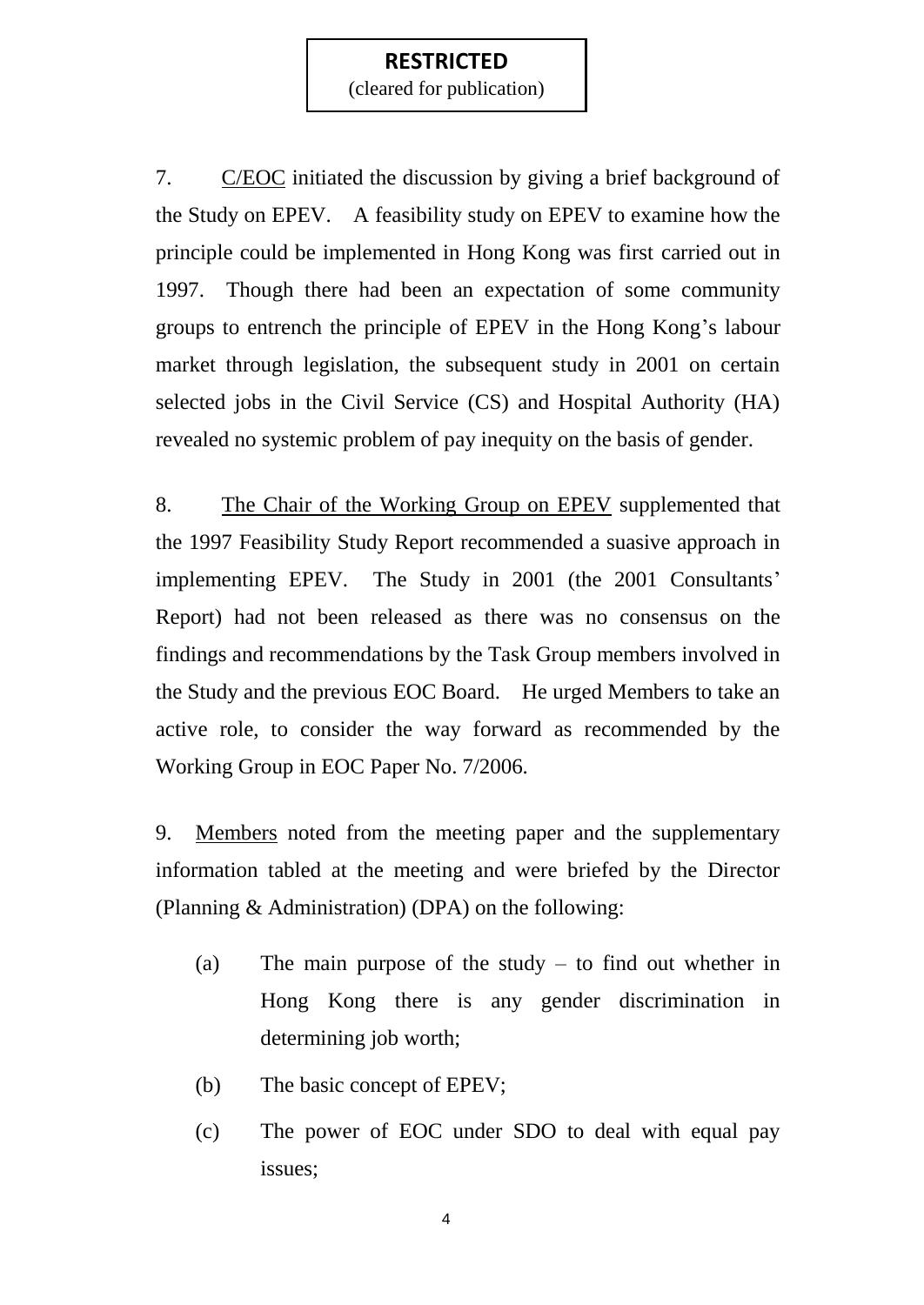(cleared for publication)

- (d) How the Study was carried out using the Canadian method of job evaluation; and
- (e) The result showed that while there were issues of pay anomalies, they were not gender based.

10. Members noted that some Task Group members did not agree with the Consultants on the methodology, analysis and certain recommendations in the Study. Regarding the jobs evaluated in the Study, some Task Group members had asked that the job titles be anonymized when the report was published to avoid undue concern. Some EOC Members opined that the job titles were critical in making the Report meaningful. It was agreed that the EOC would explain to the parties concerned on the need for including the job titles before releasing the Report. Separately, as good employers, the Government and HA should also look into the apparent pay anomalies identified (though not related to gender) to see if any rectifications were required.

11. Discussions ensued on the purpose, accuracy and usage of the wage line produced by the Consultants in the Report. The Chair of the Working Group on EPEV and C/EOC suggested Members to take a forward looking approach and not to focus too much on the technical issues related to the statistical presentation.

12. Some Members indicated reservation on the Consultants' recommendation to legislate EPEV as the findings did not support this recommendation and there had been no complaint on EPEV received by the EOC so far. Nevertheless, they agreed to promote the concept of EPEV through more public education, and to improve the existing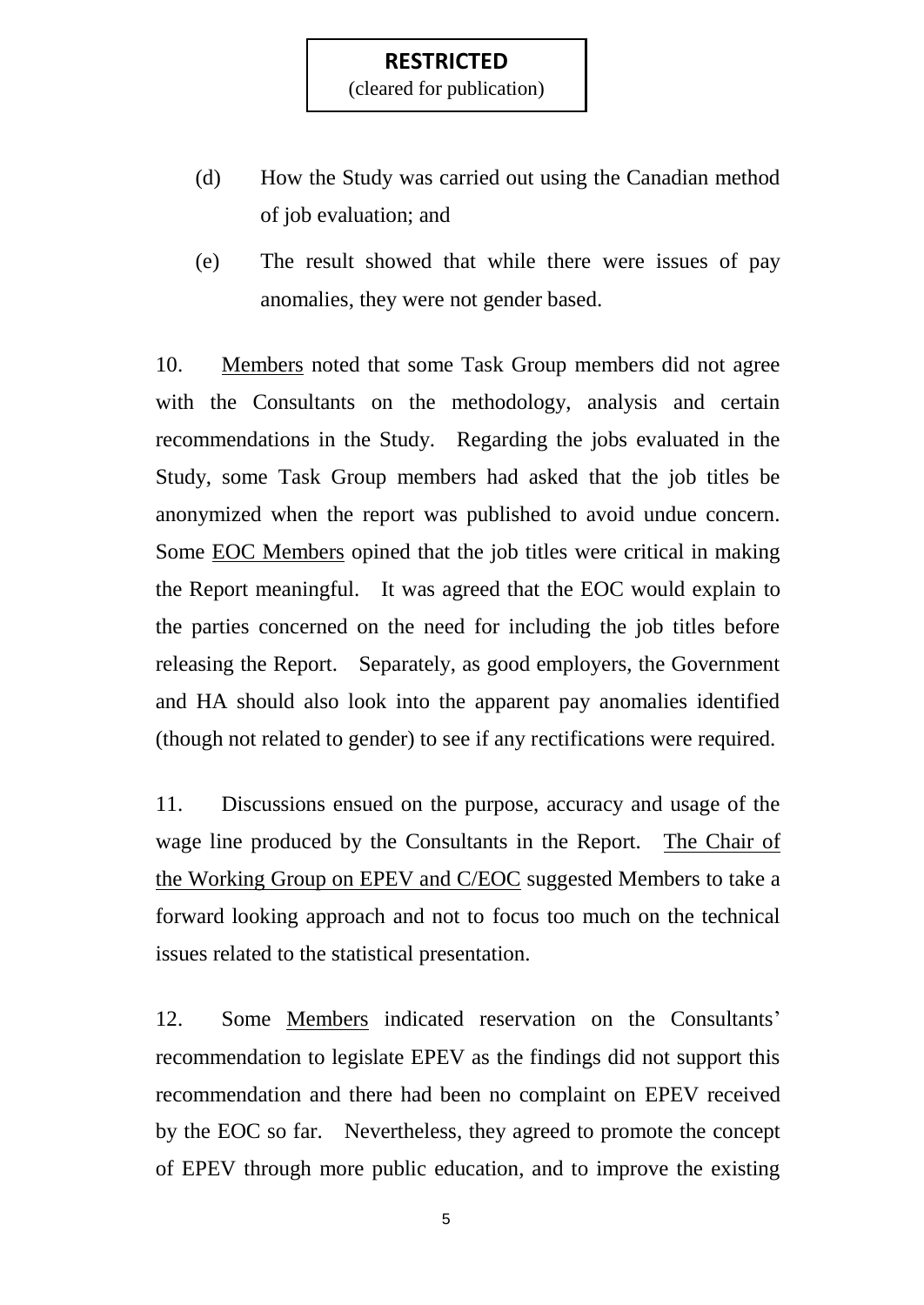CoP on Employment under SDO to explain clearly the concept. Consideration should also be given to collaborate with education institutions to carry out baseline surveys on the understanding of EPEV in the community and how EPEV was practised in the employment sector, to facilitate the formulation of public education strategies.

13. Members also supported the Working Group's recommendation to address a seemingly more serious issue of "Equal Pay for Equal Work" through self-initiated investigation and other means. Director (Operations) ( D(Ops) ) provided samples of some current observations and reports in the media, e.g. in the construction and property management industries, female workers were paid less than male workers for the same or comparable jobs.

14. As EPEV was a very complex subject and in anticipation that the release of the Report would trigger much debate in the community, Members urged the Working Group and the Commission office of the need to carefully work out a communications strategy.

- 15. After deliberations, Members agreed:
	- (a) To release the 2 reports (the 1997 Feasibility Study Report and the 2001 Consultants' Report) together with a covering paper from the EOC giving EOC's views.
	- (b) To ensure that views of the Civil Service Bureau (CSB) and the HA concerning the 2001 Consultant's Report were incorporated when releasing the Reports.
	- (c) To arrange a press conference to release the Reports, to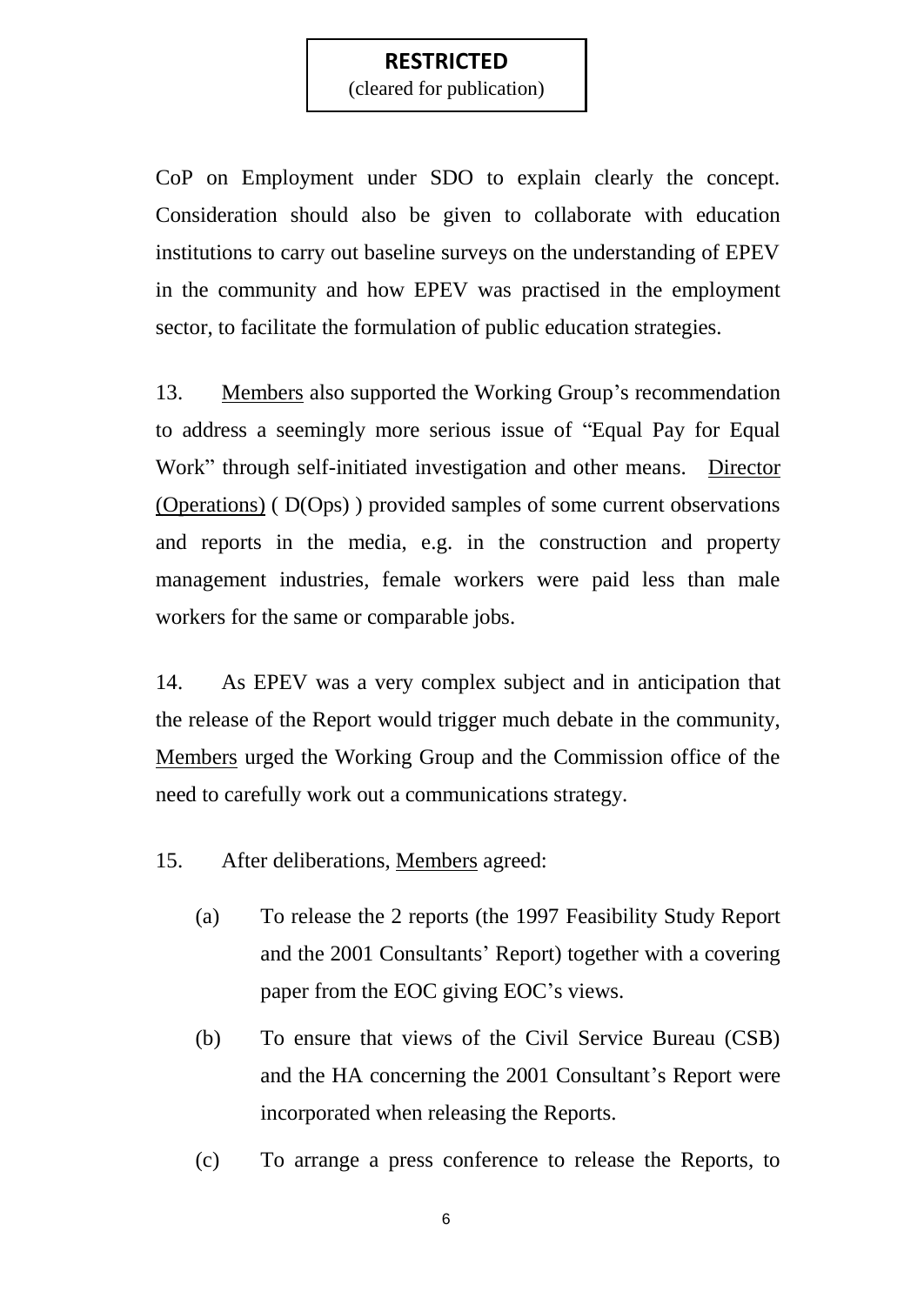meet with some relevant concern groups to provide them with more detailed briefing on the Reports, to provide up-dated information on the EPEV progress to the Home Affairs Bureau for their submission on this subject for the CEDAW hearing, and to provide the Reports to the Legislative Council at the time when the Reports were publicly released.

*[Ms Christine Koo and Ms LAM Kam-yi left the meeting temporarily during discussion of this item]*

*[Ms Margaret Wong left the meeting after discussion of this item.]*

**Reports of the Legal & Complaints Committee, Community Participation & Publicity Committee, Public Education & Research Committee and Administration & Finance Committee** (EOC Paper No. 8/2006; Agenda Item No. 5, for Members' information)

16. The paper was noted by Members.

*[ Dr. LO Wing-lok and Ms Virginia Choi left the meeting temporarily.]*

# **Interim Progress Report on the Feasibility of Establishing an Equal Opportunities Tribunal**

(EOC Paper No. 9/2006; Agenda Item No. 6)

17. Members noted the interim progress on the study on the establishment of an Equal Opportunities Tribunal (EO Tribunal) as reported in EOC Paper No. 9/2006 and the formation of the new working group to continue with this study. C/EOC informed that one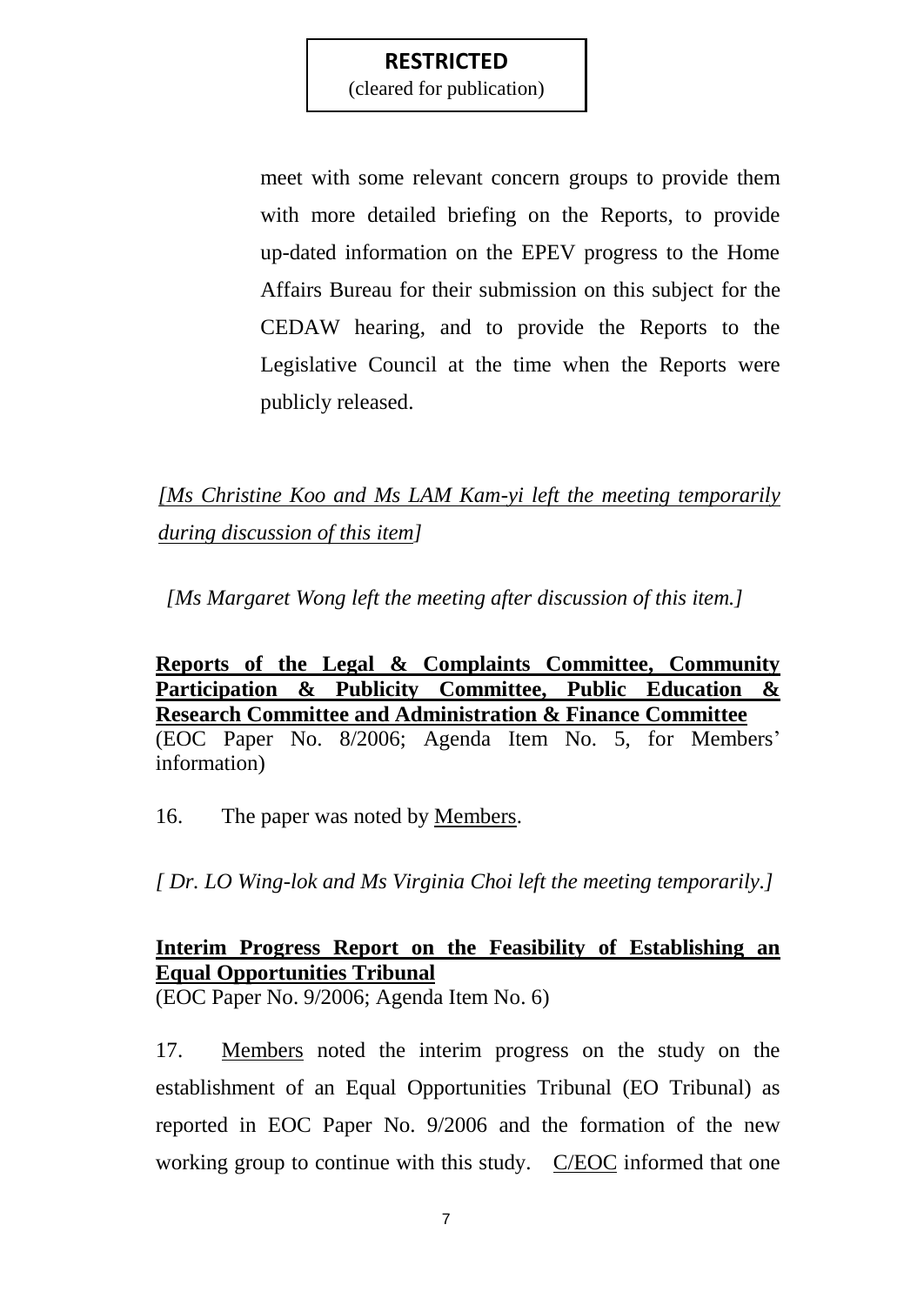of the main issues under consideration was whether there should be legal representation in the EO Tribunal. Some Working Group Members were concerned that the absence of legal representation would make it difficult to build up legal jurisprudence. A research was now being carried out by the EOC office on the procedures of overseas tribunals in anti-discrimination jurisdictions and the new Working Group would meet in July.

## **EOC's Guidelines / Principles on Assess to information**

(EOC Paper No. 10/2006; Agenda Item No. 7)

18. C/EOC invited CLC to introduce the paper. In answer to Members' questions, C/EOC informed that the proposed guidelines were intended for internal adherence and they spelled out clearly the kind of information that could be released or refused. The policy was intended to deal with requests falling outside the scope of the Personal Data (Privacy) Ordinance, in respect of which the EOC already had a policy. Further, any person who believed the EOC had failed to apply any provision of the policy could bring it to the Ombudsman's attention.

19. The guidelines were endorsed by Members.

# **Six Monthly Report of EOC's Financial Position as at 31 March 2006**

(EOC Paper No. 11/2006; Agenda Item No. 8)

20. C/EOC invited the Accountant to brief Members on the contents of the paper and Members noted EOC's financial position as reported in the paper.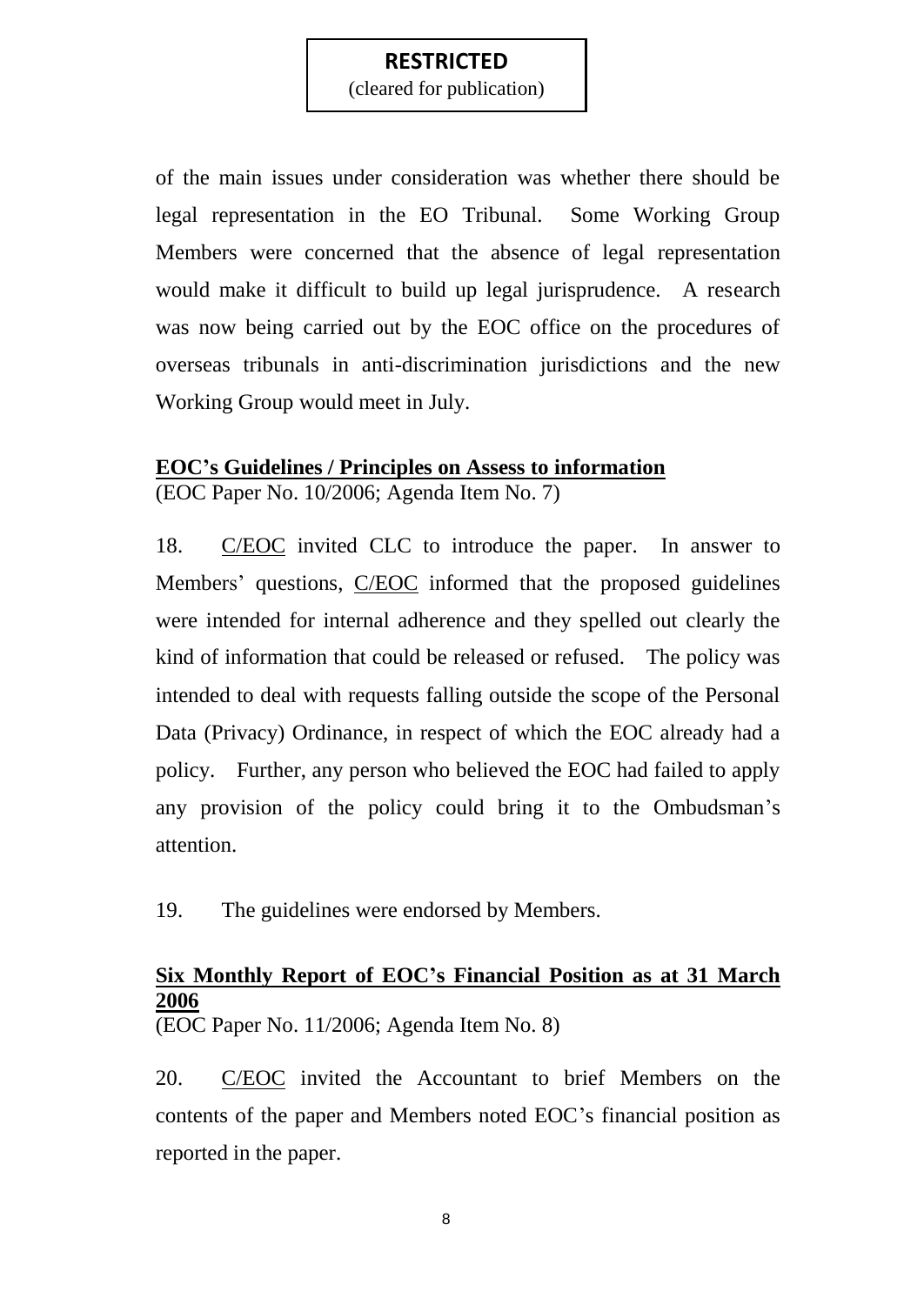(cleared for publication)

#### **Any Other Business**

- (1) Monitoring Report of the Association for the Advancement of Feminism (AAF) and
- (2) Letter dated 4 May 2006 from the Amnesty International HK and Other Groups re: CEDAW

21. C/EOC briefed Members of the report provided by the AAF, an NGO, which commented on the work of the EOC and the EOC office's response to the main points raised. The information concerned was tabled for Members' information. AAF's letter had already been acknowledged by the EOC Office and a separate reply was also issued to Amnesty International HK and nine other organizations (including AAF) in response to their letter dated 4 May 2006 relating to the Convention on the Elimination of All Forms of Discrimination Against Women. Apart from giving specific replies to the points raised in the letter, the EOC office also took the opportunity to clarify its roles and its statutory remit. The letter from Amnesty International Hong Kong and EOC's reply were also tabled for Members' reference.

22. In response to a Member's suggestion to make more use of EOC's website to talk about its work*,* C/EOC informed that the revamped EOC website was very user-friendly and would include information on topical issues such as the debate on concessionary fares for disabled persons.

23. A Member asked whether the EOC would attend the UN CEDAW Hearing or just submit a report. C/EOC informed that the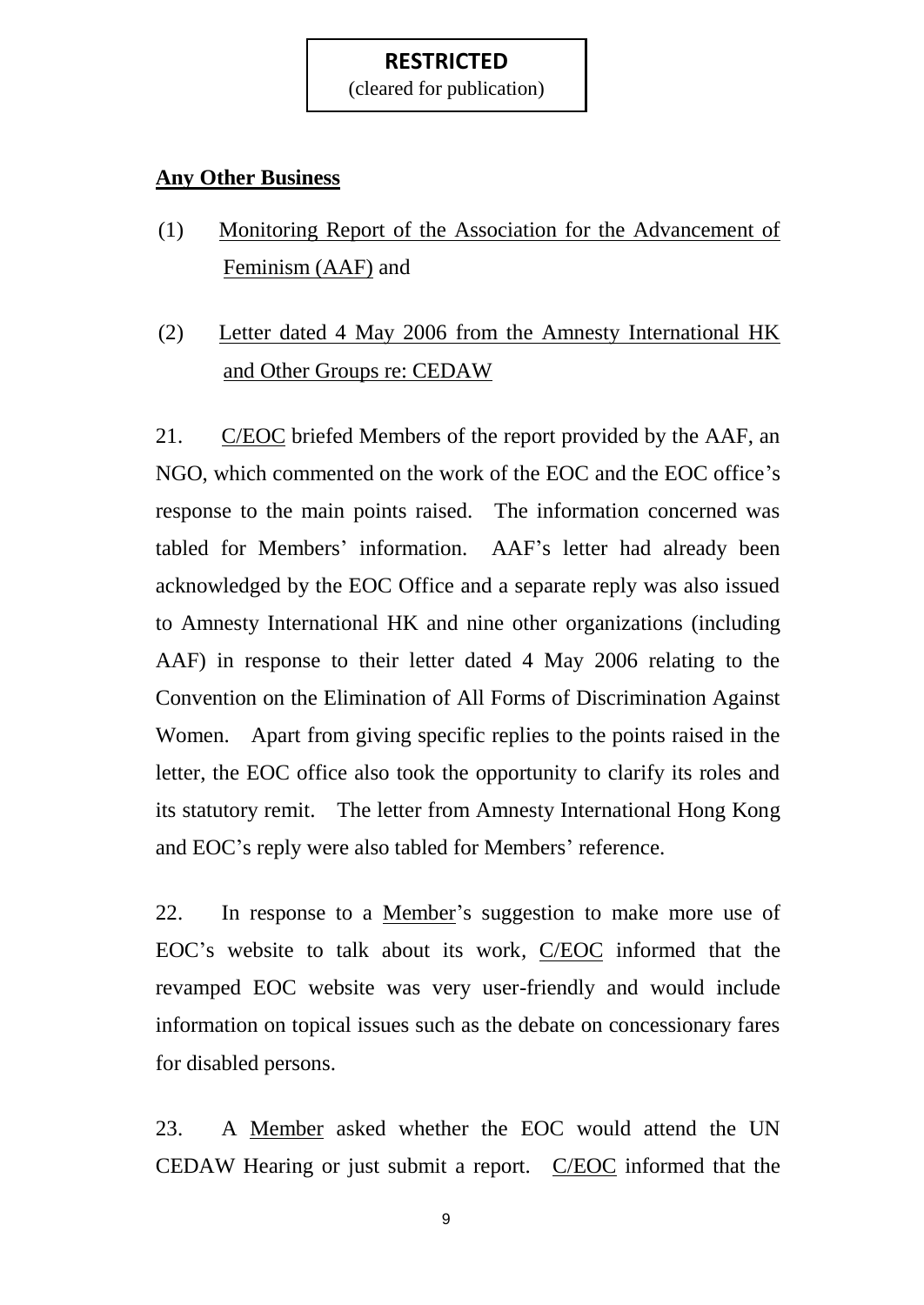Office was considering sending a representative to the CEDAW Hearing scheduled for the second week of August and Members' approval would be sought in due course.

## (3) Two UN Meetings

24. C/EOC took the opportunity to inform Members that the United Nations Economic and Social Commission for Asia and the Pacific (UNESCAP) had invited EOC to attend two workshops to be held from 17-21 July, 2006 in Bangkok, Thailand as a continuance of EOC's participation in regional efforts relating to the protection of rights of persons wih disabilities. C/EOC drew Members' attention that EOC was well regarded in the Asia Pacific Region in terms of its statutory remit and experience. C/EOC said that it was important for EOC to attend and informed that the relevant information about the two workshops including EOC's contribution and benefits in attending and the budget involved would be provided to Members to give consideration to EOC's attendance.

## *[Dr. Lo Wing-lok left the meeting temporarily.]*

## (4) Family Friendly Working Hours in the EOC Office

25. C/EOC informed Members that starting July  $1<sup>st</sup>$ , the EOC staff would be eligible for 3 Saturdays off and one Saturday on (as opposed to the current alternate Saturdays off) and working hours on normal weekdays would be extended to make up for working one Saturday less. Official hours for service to the public would be extended on